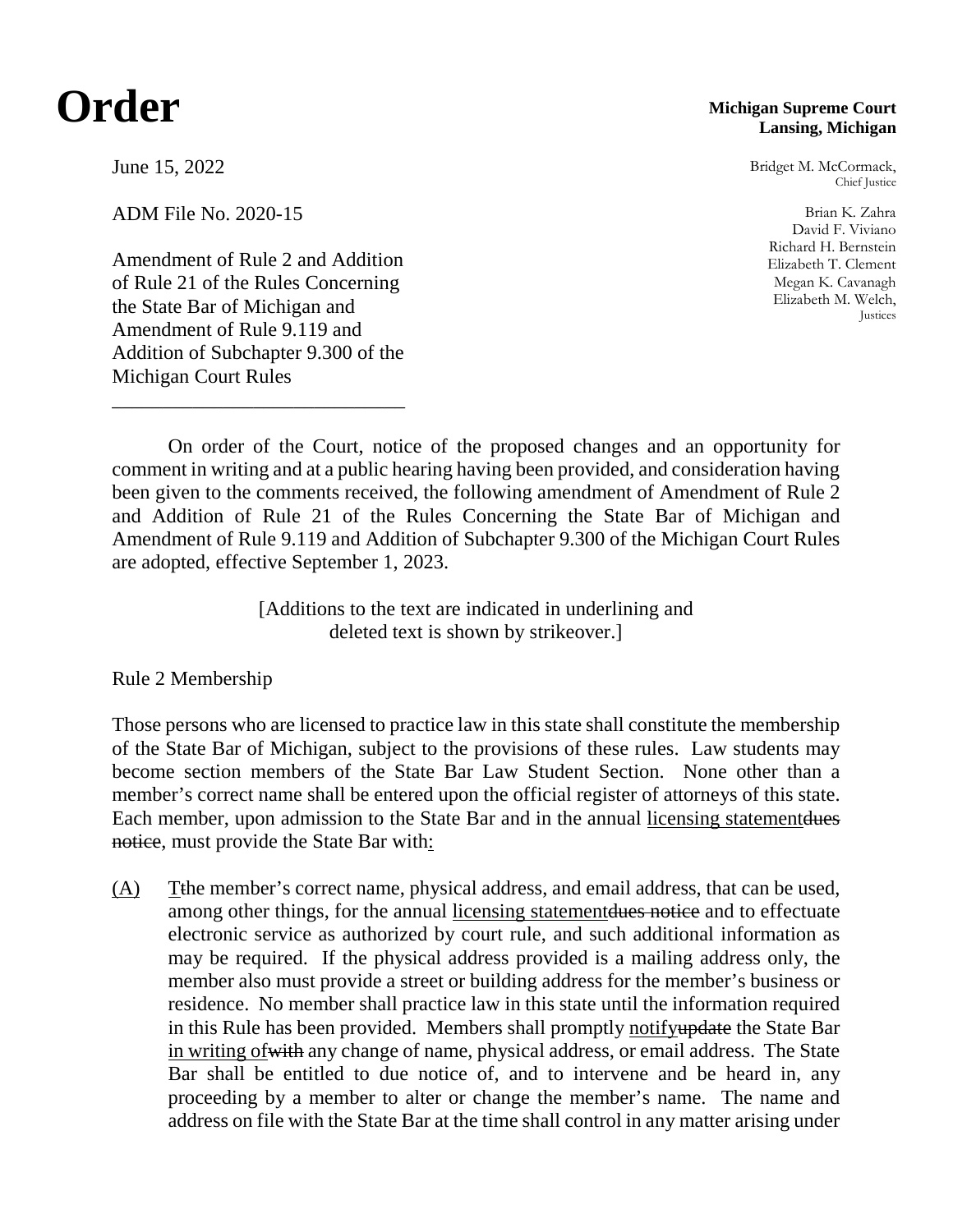these rules involving the sufficiency of notice to a member or the propriety of the name used by the member in the practice of law or in a judicial election or in an election for any other public office.

- $(B)$  Every active member shall annually provide  $aA$  certification as to whether the member is in private practice. The signed certification shall be placed on the annual licensing statement and shall require the member's signature or electronic signature. If the member is in private practice, the certification must also include:
	- (1) whether the member or the member's law firm has a policy to maintain interest-bearing trust accounts for deposit of client and third-party funds; and
	- (2) beginning in 2023, a designation of the attorney's Interim Administrator, as required by Rule 21. If the attorney is designating his or her own Interim Administrator, the designation must include the name and address of the active Michigan attorney in good standing or a Michigan law firm that includes at least one other Michigan attorney in good standing, who will serve, if needed, as the member's Interim Administrator.

The certification shall be included on the annual dues notice and shall require the member's signature or electronic signature.

(C) An indication whether the member is willing to be placed on the State Bar's list of members who agree to serve as Interim Administrator for other members.

[NEW] Rule 21 Mandatory Interim Administrator Planning

- (A) An attorney in private practice must designate an Interim Administrator to protect clients by temporarily managing the attorney's practice if the attorney becomes unexpectedly unable to practice law as set forth in MCR 9.301 and pursuant to Rule 2(B) of the Rules Concerning the State Bar of Michigan. On the State Bar of Michigan annual licensing statement, the attorney shall, beginning in 2023 and annually thereafter,
	- (1) designate another active Michigan attorney in good standing or law firm with at least one other active Michigan attorney in good standing to serve as the attorney's Interim Administrator, or indicate that he or she wishes to designate an attorney from the list maintained by the State Bar of Michigan; and
	- (2) identify a person with knowledge of the location of the attorney's professional paper and electronic files and records and knowledge of the location of passwords and other security protocols required to access the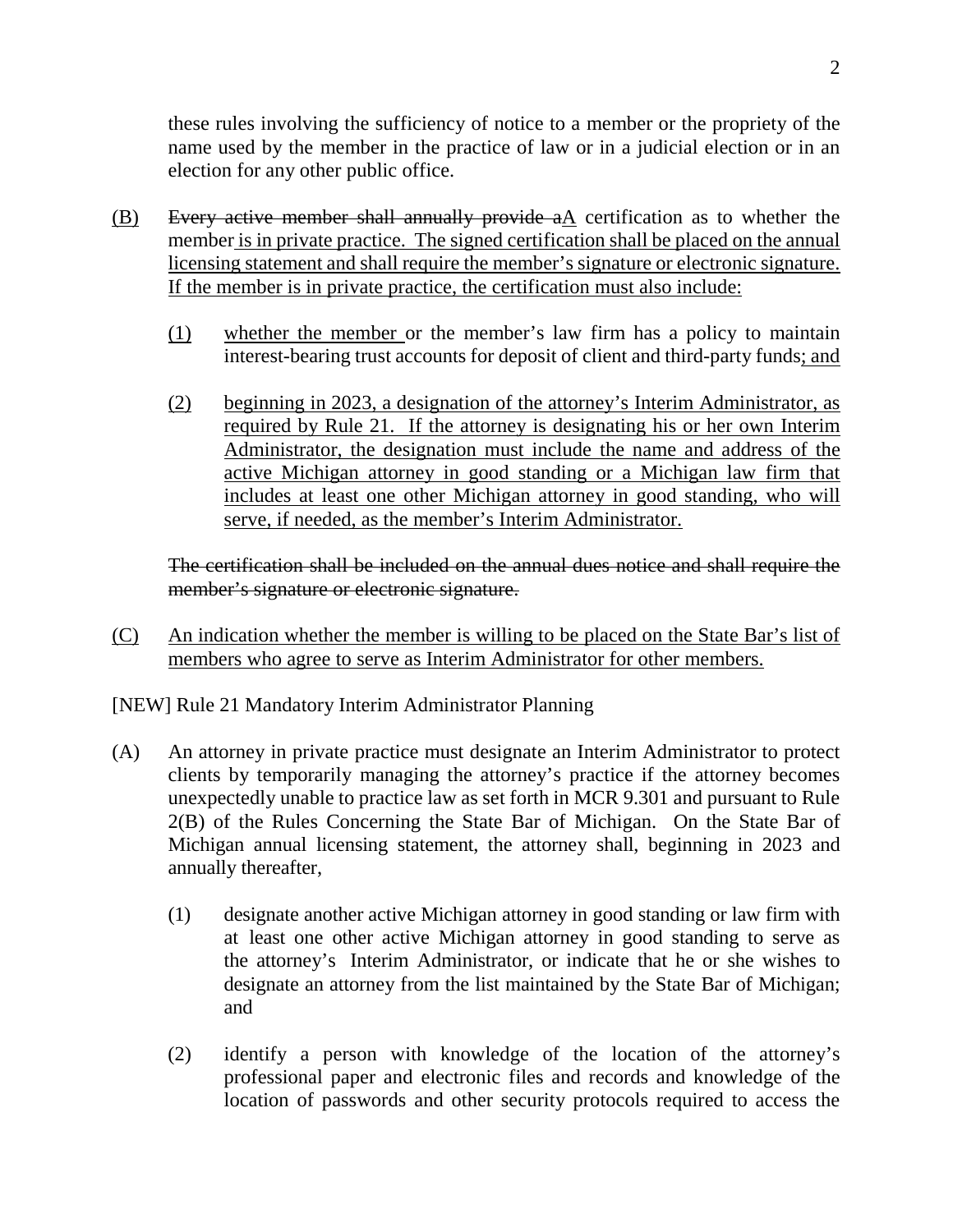attorney's professional electronic records and files. The person so identified may be the same person designated as the Interim Administrator.

The State Bar of Michigan shall create a confirmation process for designated Interim Administrators to confirm that they are willing to serve as Interim Administrator.

- (B) A member who indicates in the annual licensing statement that he or she wishes to utilize the list maintained by the State Bar of Michigan must pay a \$60 fee to the State Bar of Michigan each time he or she chooses this option on the annual licensing statement. The fees collected under this subrule may only be used to fund activities related to Interim Administrators and Interim Administrator planning.
- (C) The State Bar of Michigan shall maintain a list of members who have indicated a willingness to serve as Interim Administrators under Rule 2(C) of the Rules Concerning the State Bar of Michigan. This list must include the member's name, address, and the judicial circuit(s) and practice area(s) in which he or she is willing to be appointed as an Interim Administrator. The State Bar of Michigan will only match an attorney to an Interim Administrator upon notification that the attorney has become an Affected Attorney as defined in MCR 9.301(A).
- (D) Every Interim Administrator, as that term is defined in MCR 9.301(E), shall obtain and retain professional liability insurance that covers conduct performed as an Interim Administrator under these rules and the Michigan Court Rules.
- (E) The State Bar of Michigan shall submit a written report to the Michigan Supreme Court regarding the implementation of the Interim Administrator Program by January 1, 2024. The report shall contain an accounting of the funds received and expended under subrule (B).

Rule 9.119 Conduct of Disbarred, Suspended, or Inactive Attorneys

(A)-(F) [Unchanged.]

- (G) Receivership.
	- (1) Attorney with a firm. If an attorney who is a member of a firm is disbarred, suspended, is transferred to inactive status pursuant to MCR 9.121, or resigns his or her license to practice law, the firm may continue to represent each client with the client's express written consent. Copies of the signed consents shall be maintained with the client file.
	- (2) Attorney practicing alone. If an attorney is transferred to inactive status, resigns, or is disbarred or suspended and fails to give notice under the rule,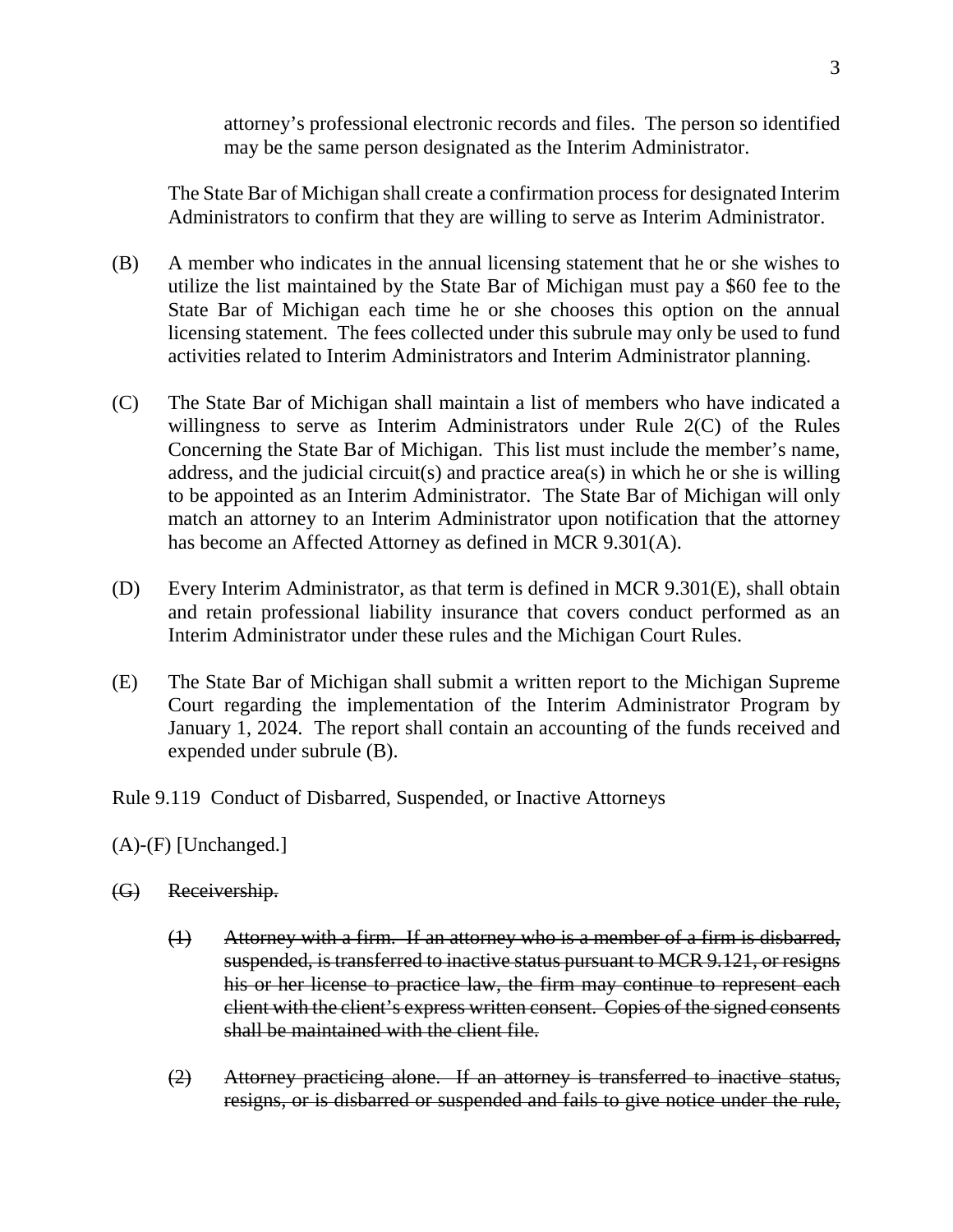or disappears, is imprisoned, or dies, and there is no partner, executor or other responsible person capable of conducting the attorney's affairs, the administrator may ask the chief judge in the judicial circuit in which the attorney maintained his or her practice to appoint a person to act as a receiver with necessary powers, including:

- (a) to obtain and inventory the attorney's files;
- (b) to take any action necessary to protect the interests of the attorney and the attorney's clients;
- (c) to change the address at which the attorney's mail is delivered and to open the mail; or
- (d) to secure (garner) the lawyer's bank accounts.

The person appointed is analogous to a receiver operating under the direction of the circuit court.

- (3) Confidentiality. The person appointed may not disclose to any third parties any information protected by MRPC 1.6 without the client's written consent.
- (4) Publication of Notice. Upon receipt of notification from the receiver, the state bar shall publish in the Michigan Bar Journal notice of the receivership, including the name and address of the subject attorney, and the name, address, and telephone number of the receiver.

[NEW] Subchapter 9.300 Interim Administrators

Rule 9.301 Definitions

- (A) "Affected Attorney" means an attorney who is either temporarily or permanently unable to practice law because the attorney has:
	- (1) resigned;
	- (2) been disbarred or suspended;
	- (3) disappeared;
	- (4) been imprisoned;
	- (5) abandoned the practice of law;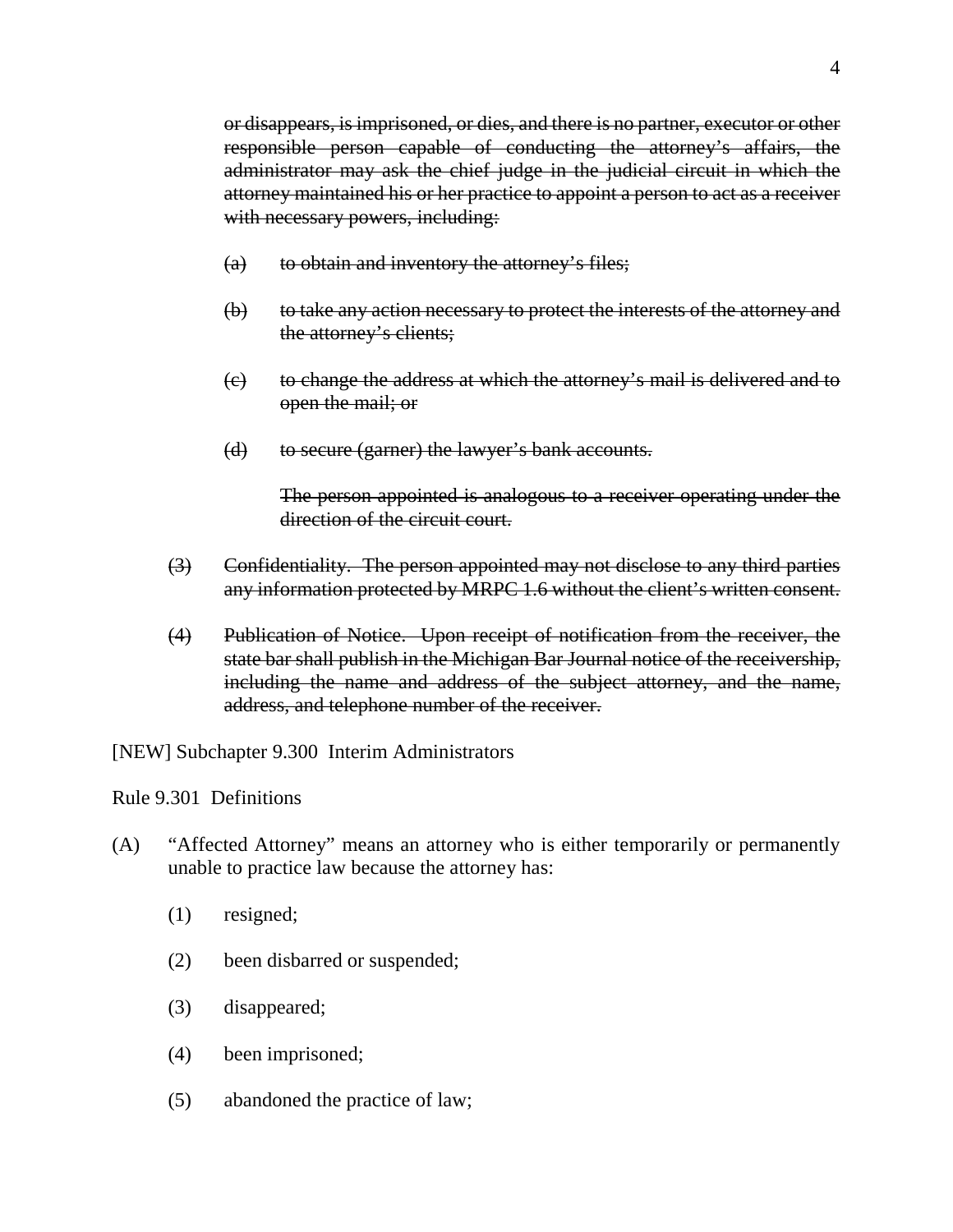- (6) become temporarily or permanently disabled or incapacitated;
- (7) been transferred to disability inactive status pursuant to MCR 9.121; or
- (8) died.
- (B) "Affected Attorney's Clients" are clients to whom the Affected Attorney is the attorney of record, regardless of whether the retainer agreement is with the Affected Attorney or the Affected Attorney's Law Firm.
- (C) "Appointed Interim Administrator" means an Interim Administrator who is appointed by the circuit court pursuant to MCR 9.305 to serve on behalf of the Affected Attorney.
- (D) "Designated Interim Administrator" means an Interim Administrator that a Private Practice Attorney has designated to serve and who has accepted the designation in the event the Private Practice Attorney should become an Affected Attorney.
- (E) "Interim Administrator" means a general term for an active Michigan attorney in good standing who serves on behalf of a Private Practice Attorney who becomes an Affected Attorney. It also means a law firm with at least one other active Michigan attorney that is designated to serve on behalf of a Private Practice Attorney who becomes an Affected Attorney.
- (F) "Law Firm" means the entity in which the Affected Attorney carries out the profession of being a lawyer.
- (G) "Private Practice Attorney" means an attorney who is an active Michigan attorney in good standing and who is subject to Rule 21 of the Rules Concerning the State Bar of Michigan, Mandatory Interim Administrator Planning.

Rule 9.303 Affected Attorney with a Firm.

The firm of an attorney who becomes an Affected Attorney may continue to represent each of the Affected Attorney's Clients without a circuit court appointment as Interim Administrator, provided:

- (A) the firm is the Affected Attorney's Designated Interim Administrator;
- (B) the firm has at least one active Michigan attorney in good standing capable of competently representing the Affected Attorney's Clients; and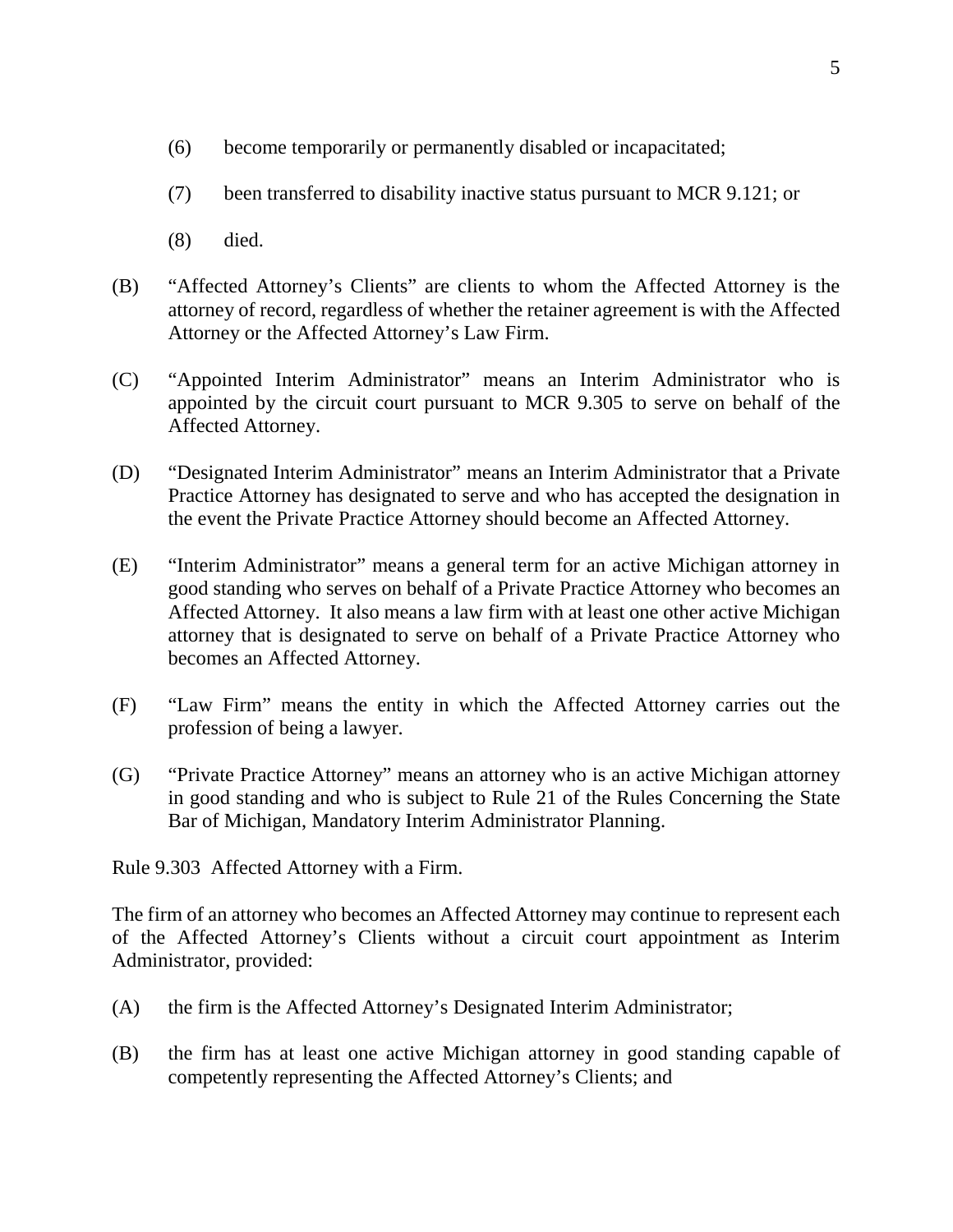(C) each Affected Client gives express written consent to the representation. Copies of the signed consents must be maintained with the client file.

Rule 9.305 Appointment of Interim Administrator.

- (A) Commencement of Proceeding for Appointment of Interim Administrator; Service of Process. A proceeding for the appointment of an Interim Administrator is commenced by the filing of an ex parte petition by the Interim Administrator in the circuit court for the county in which the Affected Attorney lives, last lived, or maintains or last maintained an office for the practice of law. If an Interim Administrator is unable to serve, he or she must promptly notify the State Bar, and the State Bar must promptly identify a replacement Interim Administrator using the list maintained by the State Bar under Rule 21(C) of the Rules Concerning the State Bar of Michigan or its own staff under attorney supervision as a measure of last resort.
	- (1) The petition must set forth facts proving that
		- (a) the attorney is an Affected Attorney as defined in MCR 9.301(A).
		- (b) the appointment of an Interim Administrator is necessary to protect the interests of the Affected Attorney's Clients or the interests of the Affected Attorney.
		- (c) the attorney proposed to be appointed as Interim Administrator is qualified under this rule.
	- (2) The petition must be verified or accompanied by an affidavit or declaration under penalty of perjury of a person having personal knowledge of the facts.
	- (3) The petition and any supporting documents must be served upon the Affected Attorney if the whereabouts of the Affected Attorney are known, the Affected Attorney's estate if the Affected Attorney has died, and on the fiduciary for the Affected Attorney, if one has been appointed. See MCR 2.103 – 2.108. If the petition is filed by the Designated Interim Administrator, it must also be served upon the State Bar of Michigan by email at an address designated by the State Bar of Michigan pursuant to MCR  $2.107(C)(4)$  or by electronic service pursuant to MCR 1.109(G)(6).
- (B) Order of Appointment. If the circuit court determines that the petitioner has proven by a preponderance of the evidence that the attorney is an Affected Attorney as defined in MCR 9.301(A) and the appointment of an Interim Administrator is necessary to protect the interests of the Affected Attorney's Clients or the interests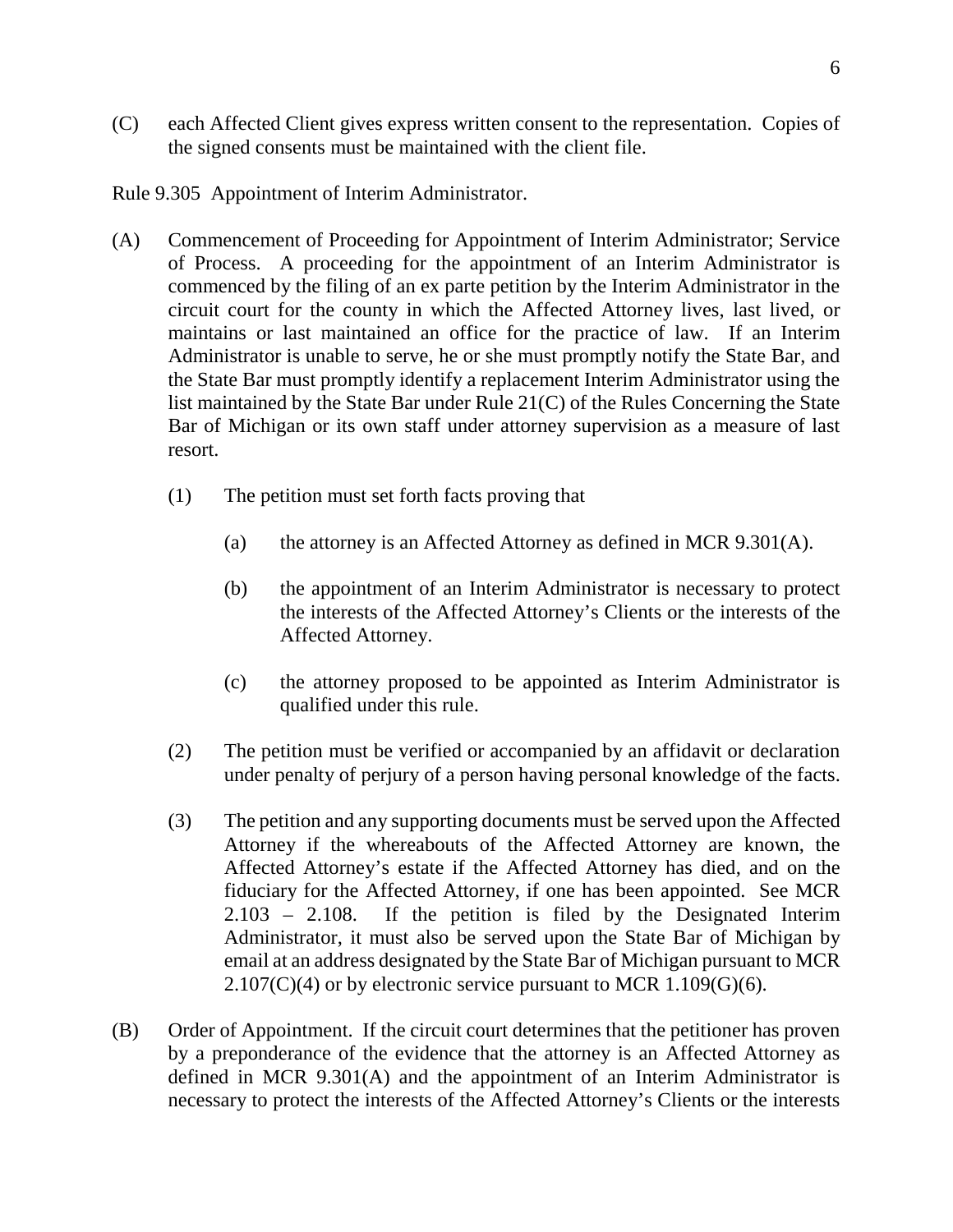of the Affected Attorney, the circuit court shall appoint one or more Interim Administrators, as follows:

- (1) The circuit court must appoint the Designated Interim Administrator or the Interim Administrator proposed by the State Bar under subrule (A), unless good cause exists to appoint a different Interim Administrator.
- (2) If good cause exists, the circuit court may appoint additional Interim Administrators.
- (3) The order appointing an Interim Administrator shall specifically authorize the Interim Administrator to:
	- (a) take custody of and act as signatory on any bank or investment accounts, safe deposit boxes, and other depositories maintained by the Affected Attorney in connection with the Law Firm, including all lawyer trust accounts, escrow accounts, payroll accounts, operating accounts, and special accounts;
	- (b) disburse funds to clients of the Affected Attorney or others entitled thereto; and
	- (c) take all appropriate actions with respect to the accounts.
- (4) The order appointing an Interim Administrator takes effect immediately upon entry unless the circuit court orders otherwise.
- (5) The circuit court may order the Interim Administrator to submit interim and final accountings and reports, as it deems appropriate. The circuit court may allow or direct portions of any accounting relating to the funds and confidential information of the clients of the Affected Attorney to be filed under seal.
- (C) Service of Notice of Interim Administrator's Appointment. Upon receipt of an order of appointment of an Interim Administrator, the petitioner must serve the Notice of Appointment of an Interim Administrator's appointment, including the name and address of the Affected Attorney, and the name, business address, business telephone number, business email address, and P number of the Interim Administrator on the Affected Attorney, the Affected Attorney's estate if the Affected Attorney has died, and the Affected Attorney's fiduciary. If the petitioner is the Designated Interim Administrator, service must also be made on the State Bar of Michigan. If the petitioner is the State Bar of Michigan, service must also be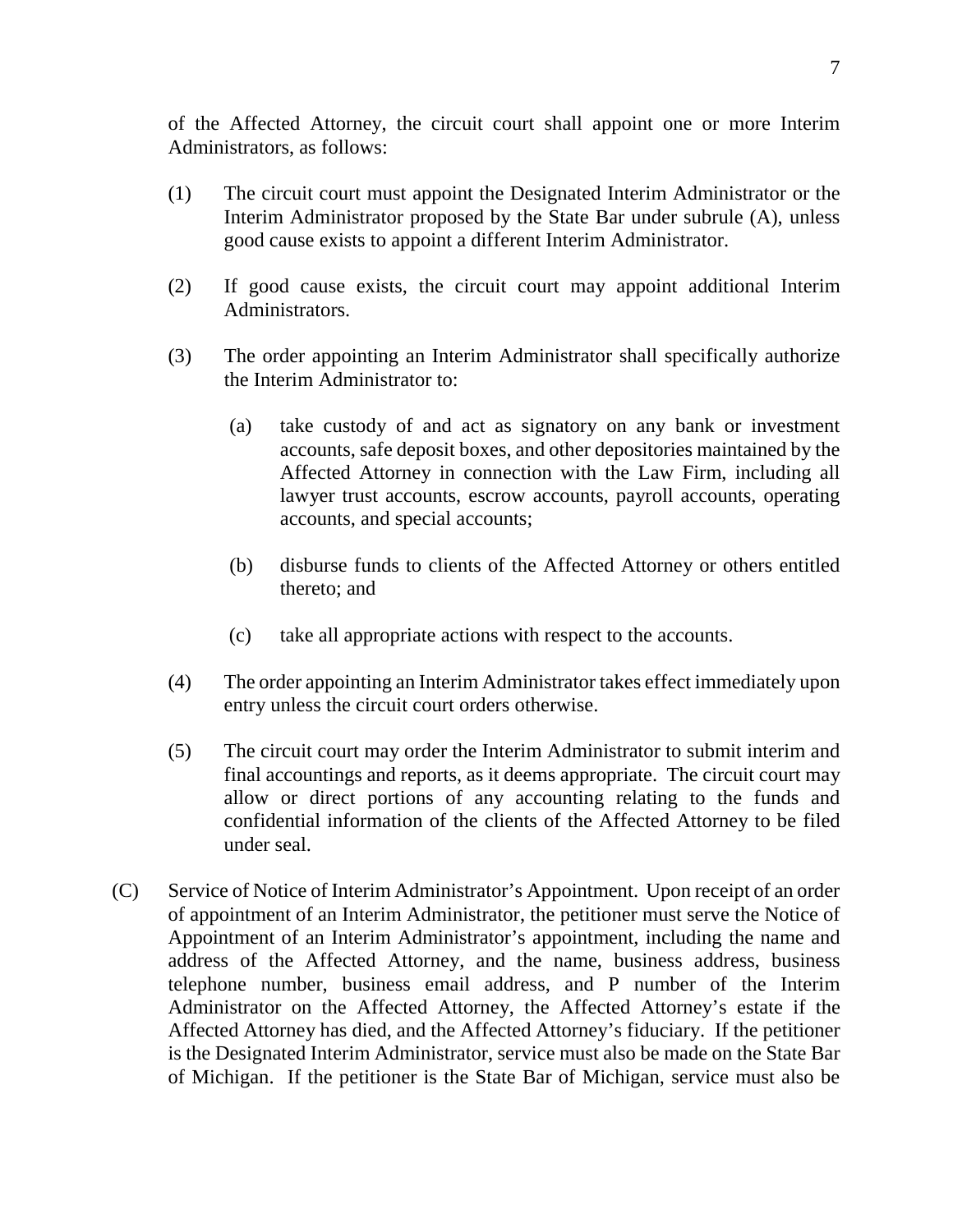made on the Interim Administrator. The State Bar of Michigan must publish the notice in the Michigan Bar Journal and on the State Bar of Michigan website.

(D) Objection to Appointment. Within 14 days after service of the Notice of Appointment, any interested person may file objections to the order of appointment of an Interim Administrator specifying the grounds upon which the objection is based. Although the filing of one or more objections does not automatically stay the order appointing Interim Administrator, the court may order that the appointment be stayed pending resolution of the objection(s).

Rule 9.307 Duties and Powers of the Interim Administrator.

- (A) The Interim Administrator is not required to expend his or her own resources when exercising the duties and powers identified in this rule. If the Interim Administrator does expend his or her own resources, the Interim Administrator may request reimbursement under MCR 9.313.
- (B) The general duties of the Interim Administrator are to:
	- (1) take custody of the files and records.
	- (2) take control of accounts, including lawyer trust accounts and operating accounts.
	- (3) review the files and other papers to identify any pending matters.
	- (4) promptly notify all clients represented by the Affected Attorney in pending matters of the appointment of the Interim Administrator. Notification shall be made in writing, where practicable.
	- (5) promptly notify all courts and counsel involved in any pending matters, to the extent they can be reasonably identified, of the appointment of an Interim Administrator for the Affected Attorney. Notification shall be made in writing, where practicable.
	- (6) deliver the files, funds, and other property belonging to the Affected Attorney's Clients pursuant to the clients' directions, subject to the right to retain copies of such files or assert a retaining or charging lien against such files, money, or other property to the extent permitted by law.
	- (7) take steps to protect the interests of the clients, the public, and, to the extent possible and not inconsistent with the protection of the Affected Attorney's Clients, to protect the interests of the Affected Attorney.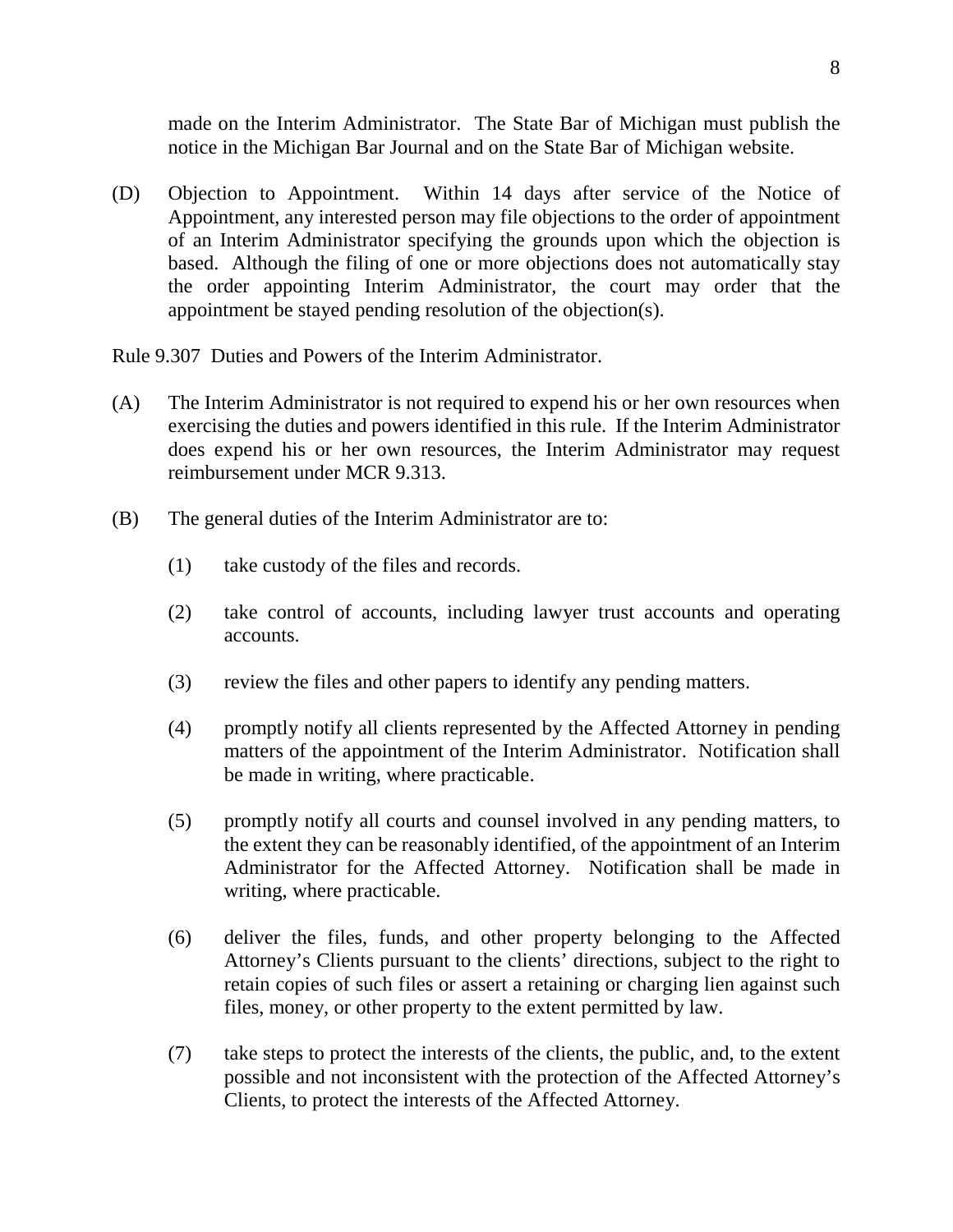- (8) comply with the terms of the agreement between the Affected Attorney and the Interim Administrator.
- (C) Inventory; Accounting; Reporting.
	- (1) The Interim Administrator shall file with the court an inventory of the Affected Attorney's interest-bearing trust accounts for deposit of client and third-party funds within 35 days after entry of the order of appointment, unless an inventory has already been filed with the court.
	- (2) The Interim Administrator shall account for all receipts, disbursements, and distributions of money and property for the Affected Attorney, including its interest-bearing trust accounts for deposit of client and third-party funds.
	- (3) The Interim Administrator shall file with the court a final written report and final accounting of the administration of the Affected Attorney and serve a copy of each on the State Bar of Michigan.
	- (4) The State Bar of Michigan may petition the court for an interim accounting if it has reason to believe the Affected Attorney's affairs are being mismanaged.
- (D) If the Interim Administrator determines that there is a conflict of interest between the Interim Administrator and an Affected Attorney's Client, the Interim Administrator must notify the client, the State Bar of Michigan, and the circuit court that made the appointment and take all appropriate action under the Michigan Rules of Professional Conduct.
- (E) To the extent possible, the Interim Administrator may assist and cooperate with the Affected Attorney and/or the Affected Attorney's fiduciary in the continuance, transition, sale, or winding up of the Law Firm.
- (F) The Interim Administrator may purchase the Law Firm only upon the circuit court's approval of the sale.

Rule 9.309 Protection of Client Information and Privilege.

The appointment of the Interim Administrator does not automatically create an attorney and client relationship between the Interim Administrator and any of the Affected Attorney's Clients. However, the attorney-client privilege applies to all communications by or to the Interim Administrator and the Affected Attorney's Clients to the same extent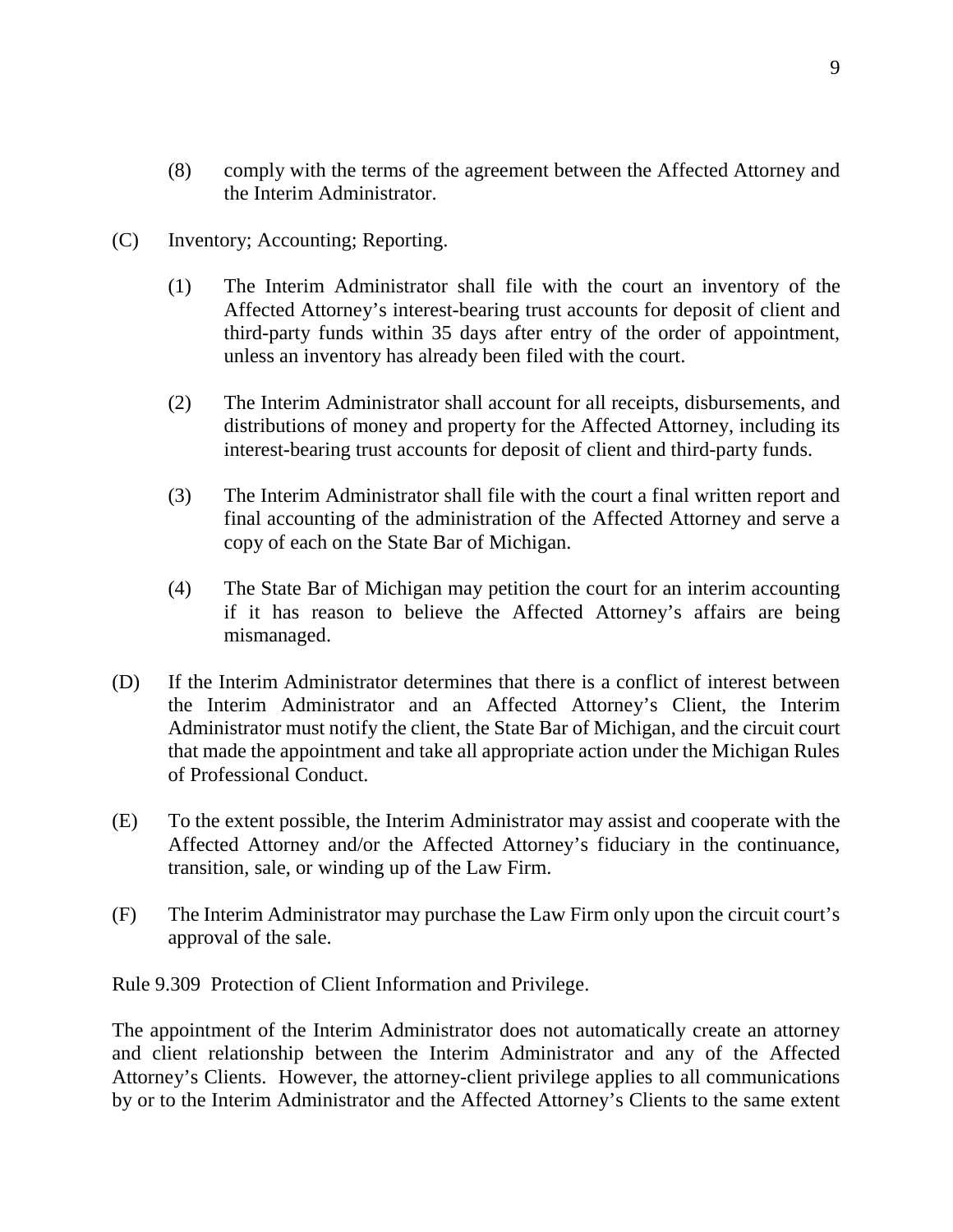as it would have applied to any communications by or to the Affected Attorney with those same clients. The Interim Administrator is governed by Michigan Rule of Professional Conduct 1.6 with respect to all information contained in the files of the Affected Attorney's Clients and any information relating to the matters in which the clients were being represented by the Affected Attorney.

Rule 9.311 Protection of Client Files and Property.

The circuit court has jurisdiction over all of the files, records, and property of clients of the Affected Attorney and may make any appropriate orders to protect the interests of the clients of the Affected Attorney and, to the extent possible and not inconsistent with the protection of clients, the interests of the Affected Attorney, including, but not limited to, orders relating to the delivery, storage, or destruction of the client files of the Affected Attorney. The Interim Administrator may maintain client documents in paper or electronic format. The Interim Administrator may destroy any client document pursuant to the law office file retention policy or as necessary to meet ethical obligations, whichever is shorter, without returning to the court for permission to do so.

Rule 9.313 Compensation and Reimbursable Expenses of Interim Administrator.

- (A) Compensation and Reimbursement Available. The Interim Administrator, except as otherwise provided by an agreement with the Affected Attorney, is entitled to reasonable compensation for the performance of the Interim Administrator's duties and reimbursement for actual and reasonable costs incurred in connection with the performance of the Interim Administrator's duties. Reimbursable expenses include, but are not limited to, the costs incurred in connection with maintaining the staff, offices, and operation of the Law Firm and the employment of attorneys, accountants, and others retained by the Interim Administrator in connection with carrying out the Interim Administrator's duties.
- (B) Request for Compensation or Reimbursement.
	- (1) The Interim Administrator may file a motion with the court that ordered the appointment seeking compensation or reimbursement under this rule. Unless the Interim Administrator and the Affected Attorney or the Affected Attorney's estate have reached an agreement otherwise, the Interim Administrator will be paid from the Law Firm if funds are available; if funds are not available from the practice, the attorney may file a claim against the estate in a probate court. The claim must include an accounting of all receipts, disbursements, and distributions of money and property of the Law Firm.